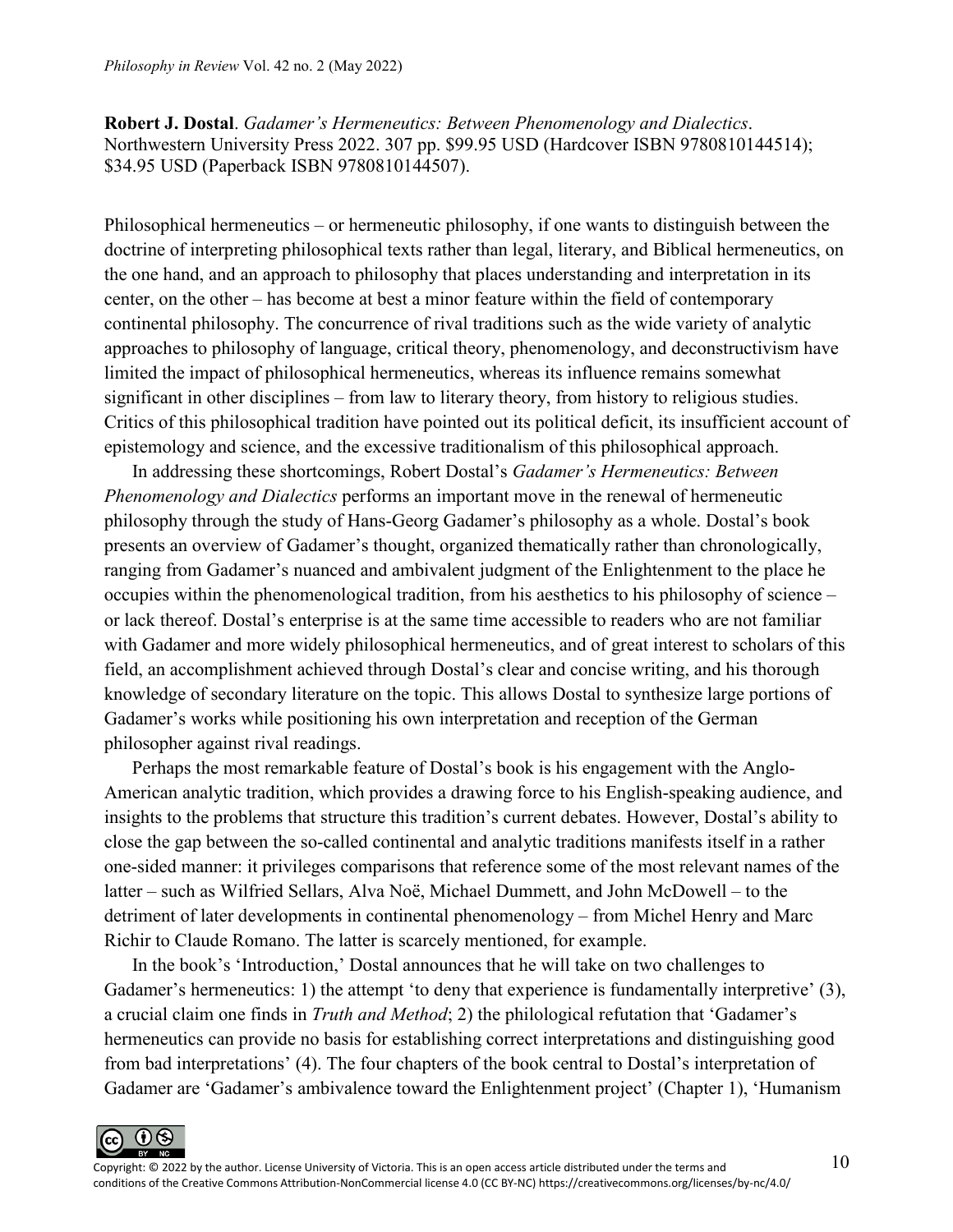and Politics: Gadamer's civic humanism in the face of Heidegger's anti-humanism' (Chapter 2), 'Hermeneutics and Science' (Chapter 6), and 'Between Phenomenology and Dialectic' (Chapter 7).

Dostal's account of Gadamer's relationship with modern philosophy – especially the legacy of Enlightenment – sheds light on the complexity of Gadamer's reception. Dostal convincingly points out Gadamer's positive appropriation of this tradition, especially in 'his democratic politics and the development of modern science' (10), two topics that had previously been the focus of much criticism of Gadamer. Despite Gadamer's focus on continuity rather than on modernity's obsession with starting anew, and in spite of his criticism of what Max Weber has called the enlightenment rationalization process, Dostal shows that Gadamer distinguishes between 'good' and 'bad' Enlightenment. The latter is characterized by the Cartesian representationalist view and its resulting solipsism – which has its correlate in practical philosophy with the demotion of prudence and common sense as a source for ethical reasoning. Cartesian representationalism is an instrumental conception of language that culminates with the attempt to 'read' the universe, the whole of reality, as 'written in the language of mathematics' (22) and the consequent one-sided apprehension of experience through scientific method. The former – i.e. 'good' Enlightenment – constitutes for Gadamer the reliance on science and the scientific method *within the limits* of their scope, and the centrality of democracy and freedom, which 'includes the political will for emancipation, though this should not be taken to mean the emancipation from history' (51). In his assessment of Gadamer's reception of the legacy of Enlightenment, Dostal lays the ground for dealing with two of the major criticisms against philosophical hermeneutics, namely its scientific deficit (Chapter 6), and its ethical-political deficit.

Concerning the latter, one finds in this book an interesting approach: to assess Gadamer's political philosophy, Dostal proceeds with a parallel reading of his and Heidegger's respective rectoral speeches. Though Heidegger's 1933 speech at the University of Freiburg has been object of thorough examination and much-deserved criticism, Gadamer's 1946 address at the University of Leipzig did not receive as much attention. Through those texts, Dostal highlights the different approaches the two German philosophers use to deal with humanism: Heidegger's sharp and unambiguous rejection of any claim to humanist legacy, linking it to subjectivist metaphysics and to individuality, ungratefulness, and entitlement, on the one hand, and Gadamer's more nuanced stance, delimitating a non-subjectivist humanism dating back to the Renaissance and manifested in the concepts of *Bildung*, *sensus communis*, taste and judgment, and its corresponding subjectivation in the 'bad' Enlightenment, on the other. Heidegger's assimilation of humanism with Latin and its inferiority with regards to German – a more authentic link to Greek pre-Socratic thinking – is something Gadamer clearly does not share. By retracing the transformation – or rather corruption – of the aforementioned humanist concepts in the Enlightenment, Gadamer calls for a positive rehabilitation of rhetoric and *prhonesis* – still present in Renaissance philosophy. He mobilizes the humanist legacy against the excesses of the *Aufklärung*, rejecting at the same time both its urge to start everything anew, and Heidegger's call for the search of a more authentic – and more original – origin in the pre-Socratics. In addition, Gadamer's resolve to protect the university from authoritarian interference, and his embrace of post-war democratization of this institution is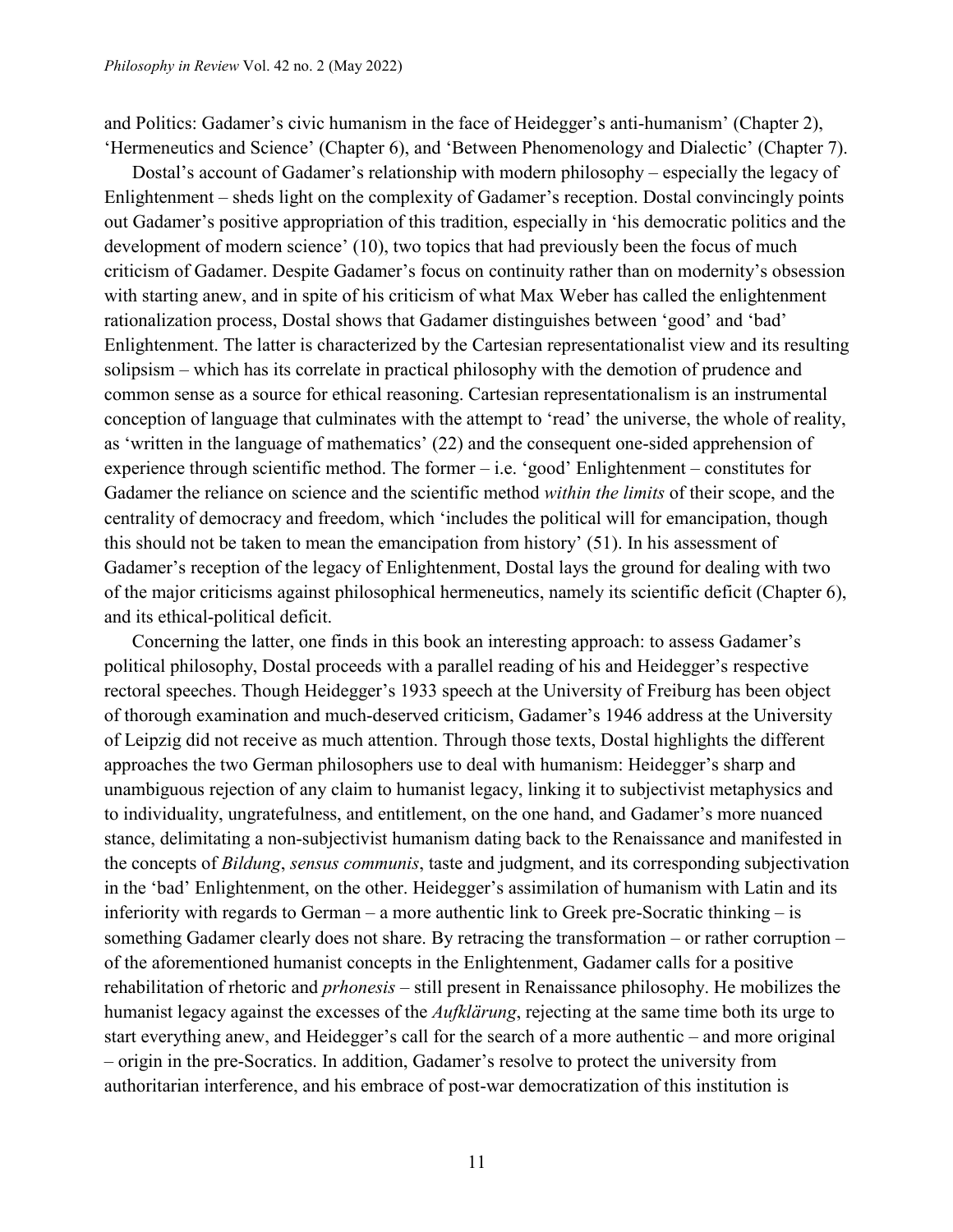complemented by a call for humility (72-3). Against Heidegger's heroic tone and mentions of 'spiritual (or intellectual) leadership,' Gadamer sees the recognition of one's own limitations, the boundaries of one's abilities, and the consequent openness to the judgment of others with selfless abandon of arrogance as a central scientific virtue required by the resolve [*Entschlossenheit*] both he and Heidegger thought required in any intellectual endeavor. These remarks do not suffice to extract a political theory out of Gadamer's writings – and Dostal does acknowledge that much (78); they do, however, allow the reader to find the ethical basis upon which politics should be built: civic friendship achieved through dialogue (79). Contrary to much criticism, Gadamer's appeal to dialogue, to the recognition of the universal component of otherness, and to *Bildung* as 'rising to the universal' does not eradicate difference, nor does it entail the colonization of the other by individual identity. Rather, it points out that 'in the universal, the individual is not extinguished. In the dialectic of identity and difference, difference is not eradicated, though finding a commonality that sustains both identity and difference has a certain priority' (80). This priority is what allows Gadamer to call for the creation of a 'humane culture' [*humane Kultur*] (73), through a process of education – or 'cultivation,' or 'formation' – defined as follows: '*Bildung* means to be able to look at things from the standpoint of another' (80). Much of the political criticism addressed to Gadamer reveals itself thus unjustified, since his shortcomings on political philosophy have more to do with his focus on other topics rather than with his alleged reactionary character and alleged ties with Nazism.

Similarly, Dostal's approach to the insufficiencies of Gadamer's hermeneutics in regards to science follow the same strategy: while it would be impossible to extract a well-developed philosophy of science from Gadamer's *oeuvre*, it is nonetheless possible to note his openings to the subject. A widespread misreading of *Truth and Method* conveys that the title is an opposition, rather than an addition: according to this interpretation, Gadamer urges the reader to choose *between* truth *or* method – i.e., scientific method. Gadamer's aim was more modestly to 'rescue the human sciences from this model [of the natural sciences] and to provide a different understanding of those sciences [the *Geisteswissenschaften*]' (147). To do so, Gadamer mobilizes the distinction between explanation [*Erklären*], which relies 'on the logical derivation of events from the relevant laws (…) [concerning] causal connections between natural phenomena' (148), and understanding [*Verstehen*], which makes 'sense of human activity, and rely importantly but not entirely on the self-understanding of the agents in theirs social and historical context' (148). Gadamer once again is seen as arguing against the excessive objectification that scientism – the view that reality as a whole is accessible *exclusively* through scientific observation – entails. To reject such a view, Gadamer points toward the Heideggerian reception of Husserl's lifeworld [*Lebenswelt*]: the shared reality that serves as a fore-structure to our being-in-the-world. Since the lifeworld pervades every aspect of our existence, and since it has not yet been subject to scientific 'correction' – via the elimination of prejudice – it would be a mistake to try to replace it entirely with a strictly scientific worldview. However, that does not mean that Gadamer is insensitive to the many benefits of science in achieving 'among other things,  $(...)$  a remarkable mitigation of human suffering,  $(...)$ increased longevity, and (…) better living conditions for much of humanity' (153); what he does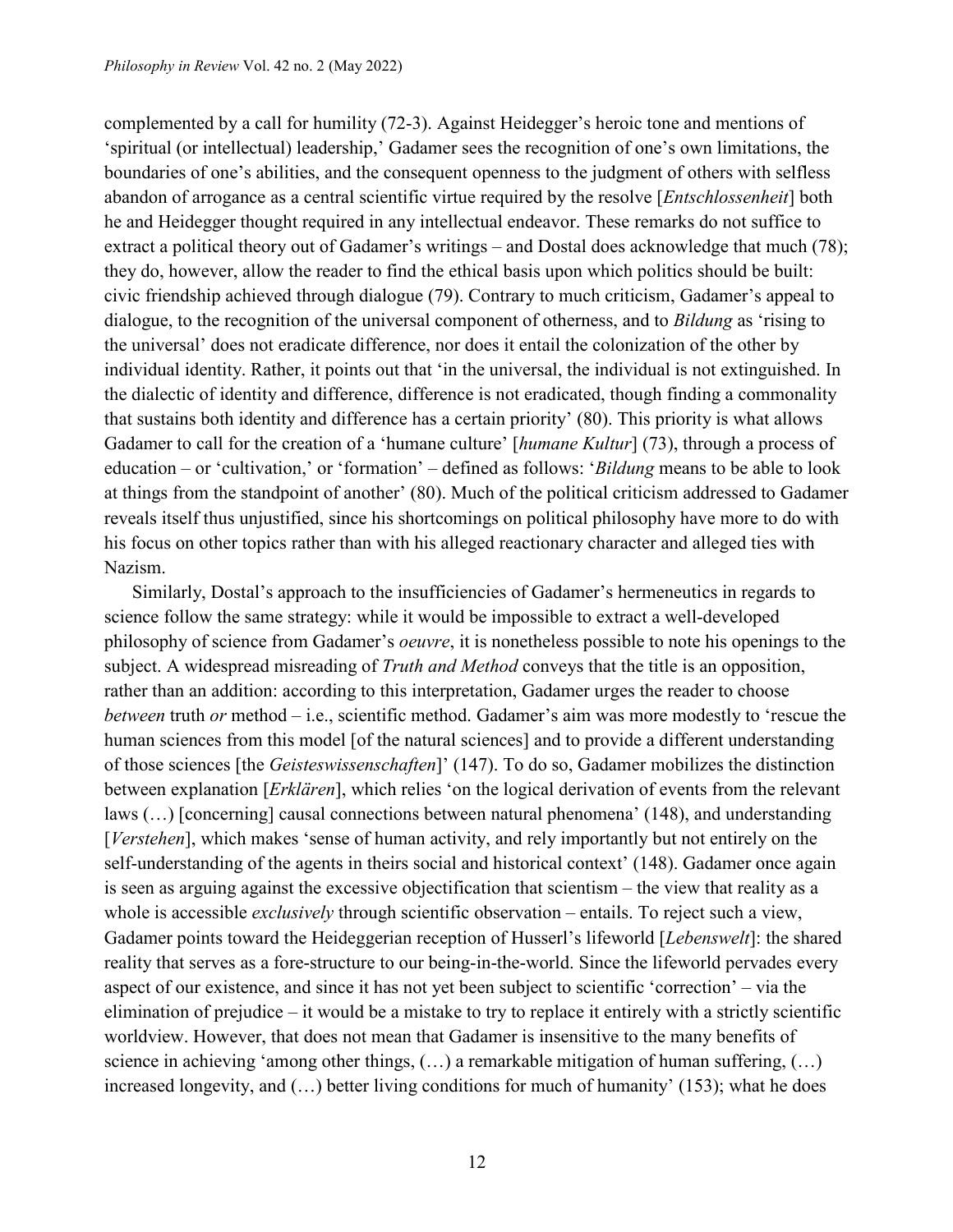criticize are 'the destructive forces that applied science (technology) has made possible and the instrumentalization of reason' (153).

Within the scope of this scientific debate, perhaps Dostal's most important contribution pertains to Gadamer's view of philology and its relation to philosophy. As early as the introduction, Dostal announces he will be taking up the challenge of philological hermeneutics against philosophical hermeneutics, most recently formulated by Michael Forster and Kristin Gjesdal. The scientific claim of philology against Gadamerian hermeneutics claims that it 'is an "anything goes" theory of interpretation that provides no basis for distinguishing between good and bad interpretations' (160); in other words, Gadamer would have failed the task he set forth in *Truth and Method*, of providing the conditions of possibility for (good) interpretation – in a transcendental-Kantian way. Dostal points out, however, that such a condition is presented in Gadamer's *magnum opus*: 'the disappearance of the interpretation in the face of the text interpreted' (160). Though Gadamer embraces the hermeneutic circle, he rejects the philological-scientific distinction between the cognitive and the normative dimensions of interpretation, that is between the context of emergence of a text and the context of its application. According to Gadamer, interpretation is always already applied, since the interpreter cannot fully suspend his own historical and existential horizon when approaching a text from the past. Every interpretation entails engagement in a dialogue with the text, in the form of questioning and answering. It is the interpreter's role to be taken by a question that arises *in his encounter* with the text, and to provide an answer for it. The answer has clear and unavoidable ties to the present of the interpretation, since it is impossible to set any given interpretation outside the limits of history and its particular context. That is why Gadamer claims that hermeneutics is always practical, and that the cognitive-scientific dimension of meaning is always accompanied by the normative aspect of application [*Anwendung*]. In Dostal's view, one finds in Gadamer's works sufficient examples to distinguish between first-order interpretations whose main concern is with the truth, and second-order interpretations, focused on the validity of a text; philology pertains to the latter, while Gadamer's hermeneutics pertains to the former. Dostal acknowledges that this solution is much too simplistic, and he fails to provide the reader with a close examination of Gadamer's philological practice. The philological challenge to philosophical hermeneutics, though helpfully clarified, remains unanswered.

In the final chapter of the book, Dostal explores the complex relationship between hermeneutics, phenomenology, and dialectics. Taking up Paul Ricoeur's claim that 'hermeneutics presupposes phenomenology' (17), Dostal retraces Gadamer's more complex handling of the matter, especially his failure in reconciling the 'hostile brothers' (175) that are phenomenology and dialectics due to 'his resistance to the important role of intuition for phenomenology and *nous* for Plato' (176). Gadamer's resulting excessive focus on dialogue and *logos* led him to reducing phenomenology to dialectics. On the one hand, Gadamer shares the phenomenological rejection of representationalism, and embraces the direct contact with things and matters at hand through intuition. On the other hand, he claims that '[a]s soon as words and concepts come into play, such [phenomenological] immediacy is gone' (182). The distinction between the linguistic discursiveness of *logos*, and the intuitive 'wordless seeing' of *noein* structures the opposition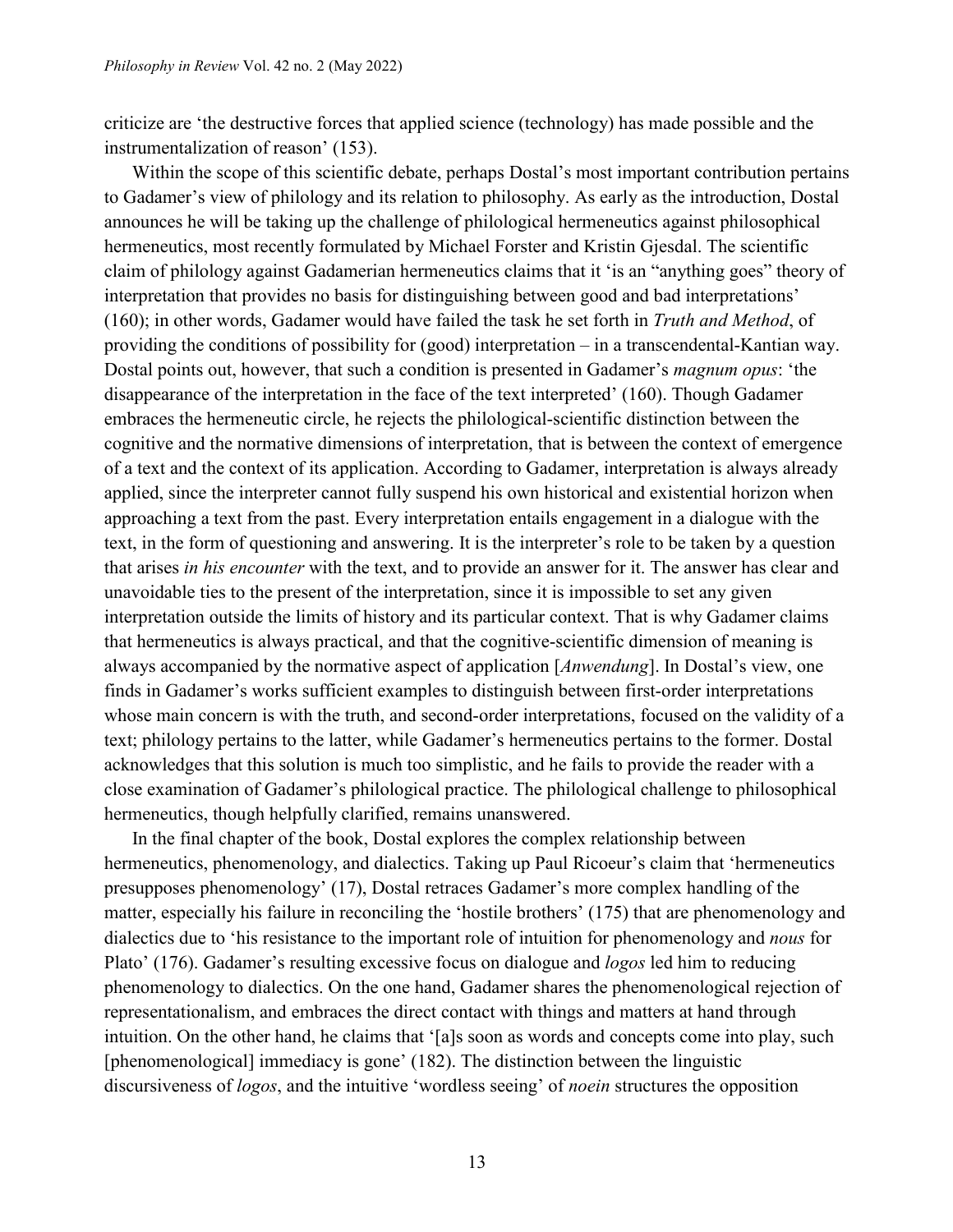between dialectic and phenomenology, respectively.

Important to Gadamer is the idea that 'there is something prior to words and concepts. (…) we first see something and understand it in 'sight' (…) and then articulate it in words' (182), an idea that seems to clash with his famous claim that 'Being that can be understood is language.' This conflict reveals itself to be superficial once we acknowledge the role of the 'inner word' [*verbum interior*] – an important notion in Augustine and Aquinas – in Gadamer's philosophy of language. He claims that '(1) we know more than we can say, and (2) we look for the right word to express what we know' (144), pointing at the same time towards our finitude and the limits or frontiers [*Grenzen*] of *our* language – in correspondence [*Entsprechung*] to 'the language of things' with which our articulated discourse engages in dialogue. Such a view recognizes the weakness of discourse, of *logos*, in 'the inability of language to capture well what we have experienced and know noetically' (185). This is something we experience in everyday life when failing to find the right word to express what we are thinking and trying to say. Unfortunately, such a failure is inevitable, since '[t]his failure to say what we want to say, ... to fully comprehend and articulate "the other" [both the state of affairs in question and the other person with whom we speak], sustains the otherness of the other and underlines our finitude' (187). Any attempt to overcome it through an emphasis on *nous*, on intuitive, perceptive, unmediated direct knowledge would fail to take into account the constitutive role of difference, and the dialectic character of Being.

For Gadamer, Being is also non-Being, since every predication entails an attribution of identity, and a negation that demarcates difference – Being, self-sameness and difference constituting the ingredients of the world for Plato. Knowledge and understanding must thus hold together these two opposite poles, something not achieved through intuition. On the contrary, it is only in the practical setting of dialogue and conversation that one is able to articulate this bipolarity. This is done while experiencing and acknowledging the finite character of our embodied existence: 'We have both the knowledge of the *eidos* and recognition of the limits of such knowledge in the *aporias* that we find ourselves in our conversation with others' (191). Dostal offers an important contribution to Gadamerian scholarship by establishing a clear and direct connection to his stand on the primacy of the practical over the theoretical, and his arbitration between phenomenology and dialectic: 'For Gadamer, the primary practice that is required for theoretical life, the life of understanding, is conversation.… this description of the theoretical life is at the same time a prescription – a prescription for conversation based on openness, humility, and charity.… It is at the same time a prescription for living with others, for politics' (193). Conversation, as a requirement for theoretical enquiry – something Charles Sanders Peirce had already developed in his pragmatism – entails the dialectic character of knowledge, and at the same time a dialectical or dialogical ethics – something Karl-Otto Apel would further develop in his discourse ethics [*Diskursethik*]. The phenomenological privilege of intuition would thus represent an excess in the direction of a purely – or at least primarily – theoretical approach to experience that contradicts our what our own existence and life shows us.

In this brief reconstruction, I have tried to point out the four main contributions that Dostal's book brings to contemporary philosophical hermeneutics scholarship. It is true that Dostal